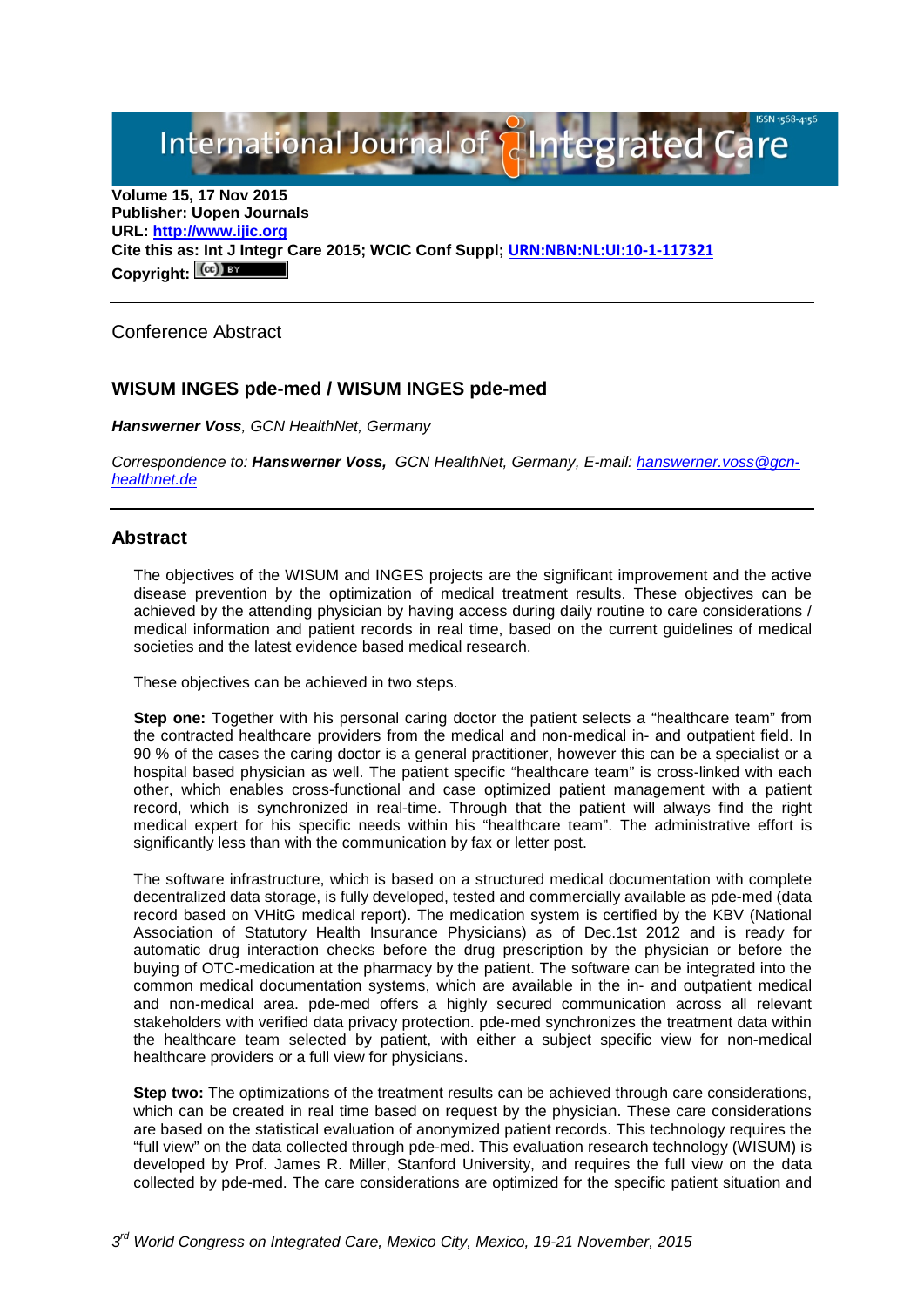are based on the current guidelines of medical societies and as well as the latest evidence based medical research. With that the physician has the opportunity to optimize the treatment plan based on a valid real life care consideration.

Using the interactive life accompanying health record "INGES", the physician can explain the treatment recommendation to the patient in an understandable manner, and supply the patient with a copy either printed or transmitted electronically. The patient also has the possibility to add his vital data by himself or telemetrically upload it to his health record e.g. from his home environment. The data will be synchronized automatically with the medical record, which is managed by his personal caring physician. Vital data outside of the normal range will be displayed to the personal caring physician via the traffic light-information system. Individually adjustable and disease specifically defined levels will ensure, that thresholds rising above or below set limits will be displayed automatically. The system reacts in real time, which ensures, that the patient will be correctly treated in time. Outside of office opening hours, pde-med will forward all exceeding levels optionally either via e-mail to the smartphone or via SMS to the mobile phone of his caring physician.

Besides that INGES will provide patient with advice and reminders in "patient language" how to influence his health positively. This functionality is based on a medical expert database, which contains all data in form of anonymized "patient careers".

The ongoing evaluation of these "patient careers" also enables the optimization of guidelines by medical societies based on real life evidence-based medical research.

**Proven and potential results:** UGOM (Bavarian health enterprise) has been able to save 10% on total healthcare expenditures for registered network-patients through technical predecessor of pdemed, which UGOM established in 2002. This was announced by Mr. Händlmeyer from the AOK Bayern (the largest HI in Germany).

The step two could save an additional 10% due to better medical treatment results by an "active" patient.

### **Conference abstract Spanish**

Los objetivos de los proyectos Wisum e Inges son la mejora significativa y la prevención de la enfermedad activa de la optimización de los resultados de los tratamientos médicos. Estos objetivos pueden ser alcanzados por el médico que atiende al tener acceso durante la rutina diaria para cuidar consideraciones / información médica y registros de pacientes en tiempo real, basado en las directrices actuales de las sociedades médicas y la investigación médica basada en evidencia más reciente.

Estos objetivos pueden alcanzarse en dos pasos.

Paso uno: Junto con el cuidado médico personal del paciente se selecciona un "equipo de salud" de los profesionales contratados por la in- médico y no médico y de campo para pacientes ambulatorios. En el 90% de los casos, el cuidado médico es con un médico general, sin embargo, esto puede ser un especialista o también un médico del hospital en base. El "equipo de salud" específica que el paciente es reticulado entre sí, lo que permite funciones cruzadas y el caso optimizado del manejo del paciente con una historia clínica del paciente, que se sincroniza en tiempo real. A través de que el paciente siempre se encuentra el médico experto adecuado para sus necesidades específicas dentro de su "equipo de salud". El esfuerzo administrativo es significativamente menor que con la comunicación por fax o carta postal.

La infraestructura de software, que se basa en una documentación médica estructurado con el almacenamiento de datos descentralizados completos, esto está completamente desarrollado, probado y disponible comercialmente como pde-med (registro de datos basado en el informe médico VHitG). El sistema de medicación está certificado por el KBV (Asociación Nacional de Estatutarias Salud Médicos Seguros) al Dec.1st 2012 y está listo para comprobaciones automáticas de interacción de fármacos antes de la prescripción de medicamentos por parte del médico o antes de la compra de medicamentos de venta libre-en la farmacia por el paciente. El software se puede integrar en los sistemas de documentación médica comunes, que están